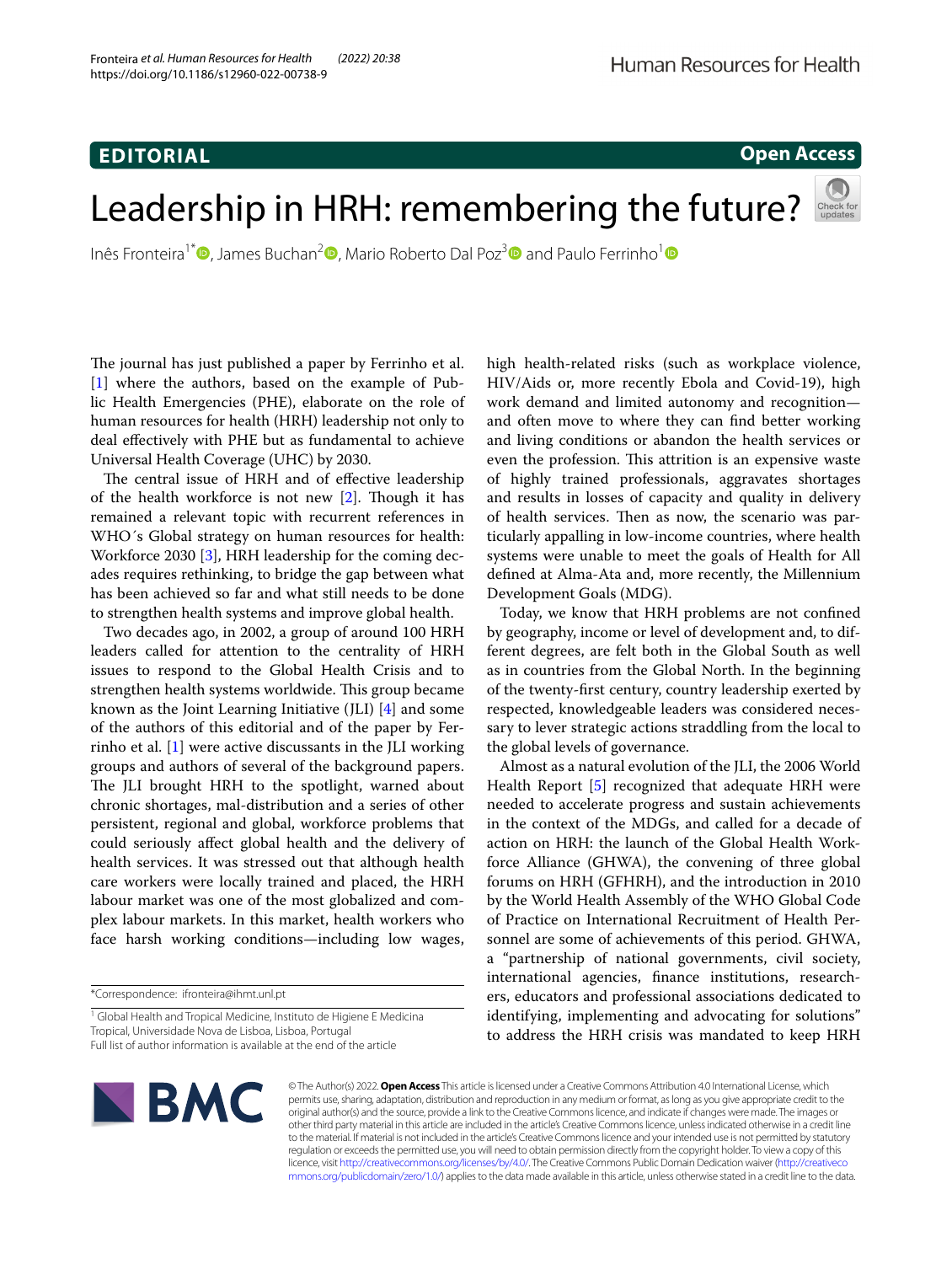at the centre of the political and policy agendas [[6\]](#page-2-5) and assumed the responsibility for the frst two Global Health *Fora*.

The Agenda for Global Action from the Kampala Declaration (AGA/KD) from the frst GFHRH identifed key actions (e.g., coherent national and global leadership, informed response based on evidence and joint learning, scaling up education and training, retain and equitably distribute HRH, migration and investment) required to improve HRH in the coming decade at both local, national, regional and international levels [[7\]](#page-2-6). Again, coherent, "extraordinary", leadership, focused on fnding solutions was recognized as one of the strategies for action on HRH and this "new kind" of leadership should be exercised by government, professional associations, multilateral and international agencies and stakeholders in general.

The GFHRH (2011) in Bangkok reviewed progress on AGA/KD and renewed the commitment to strengthening the global health workforce, restating that a robust health workforce is a core element of health systems in all countries, and critical to achieving the MDG and UHC, with the vision that "All people, everywhere, shall have access to a skilled, motivated and supported health worker within a robust health system". The Bangkok Outcome Statement emphasized that "Leadership by all state and non-state actors at global, regional, national and local levels is required to focus action on the health workforce".

The 3rd GFHRH, held in 2013 produced The Recife Political Declaration on Human Resources for Health where health is recognized as a fundamental right of every human being, poor health and ill-health states are acknowledge as the "root causes of vulnerability and poverty", where renewed vows were made towards UHC and HRH pointed out as having "an indispensable role in attaining health goals such as the Millennium Development Goals" [\[8](#page-2-7)]. With commitments from signing countries made at both country and international level, leadership although noticeable between the lines, seems to have faded.

2016 saw the launching of The Global Strategy on Human Resources for Health: Workforce 2030 and the UN High-Level Commission on Health Employment and Economic Growth's report on Working for Health and Growth. Both are vital road maps to ensure an adequate leadership to achieve a ft-for-purpose and sustainable workforce to address current and future health needs. The establishment in May 2016 of the Global Health Workforce Network, hosted within WHO, was a means of leveraging multi-sectoral and multi-stakeholder engagement to advance coordination and alignment in support of the Global Strategy and High-level Commission recommendations and immediate actions,

The 4th GFHRH provided a key opportunity to discuss and debate approaches towards advancing the implementation of the Global Strategy and the Commission's recommendations, and refect a collective commitment to developing and making available the workforce required to deliver the recently adopted Sustainable Development Goals. The Dublin forum further "urges WHO to strengthen the governance and leadership of human resources for health through the development of normative guidance, the provision of technical cooperation, and the fostering of efective trans-national coordination, alignment and accountability in order to accelerate the intersectoral implementation of the Global Strategy towards achieving its overall goal".

The recent PHE once more brought the spotlight on HRH and emphasized the need to refect on and promote efective HRH leaderships. Societies develop through evolution and through disruption, being the last less common and usually more visible in its efects. The Covid-19 PHE (and those to come) is a disruption in our societies and our daily lives [[9\]](#page-2-8) and has resulted in visible changes in health systems (e.g., change in provision of care, new skill-mix). The recent war between Ukraine and the Russian Federation is also a disruption that sooner than later will be felt in European societies and their social systems, including the health system. As such, the health system should be prepared to accommodate disruptions to innovate. To do that, leadership, as a common denominator to advance towards efective HRH policies and strengthening of health systems, should assume a pivotal role and countries should work on the development of efective, responsible and extraordinary leadership, capable of advance global health.

The agenda of a resilient and fit-for-purpose workforce cannot advance without proper attention to leadership. How can HRH be managed no matter the level (i.e. political, strategical, operational) without strong leadership? And how can all of us contribute not only to the discussion around leadership but to efectively develop strong HRH leaderships? The paper by Ferrinho et al. provides some clues but more is needed, as the predominant discussion around leadership, especially in HRH, has been essentially focused on the "what" (i.e. what is, what should be) rather than on the how. So, the question is: how to create "extraordinary" leaders in HRH without exerting too much pressure on the leaders themselves? How can countries support efective leadership without